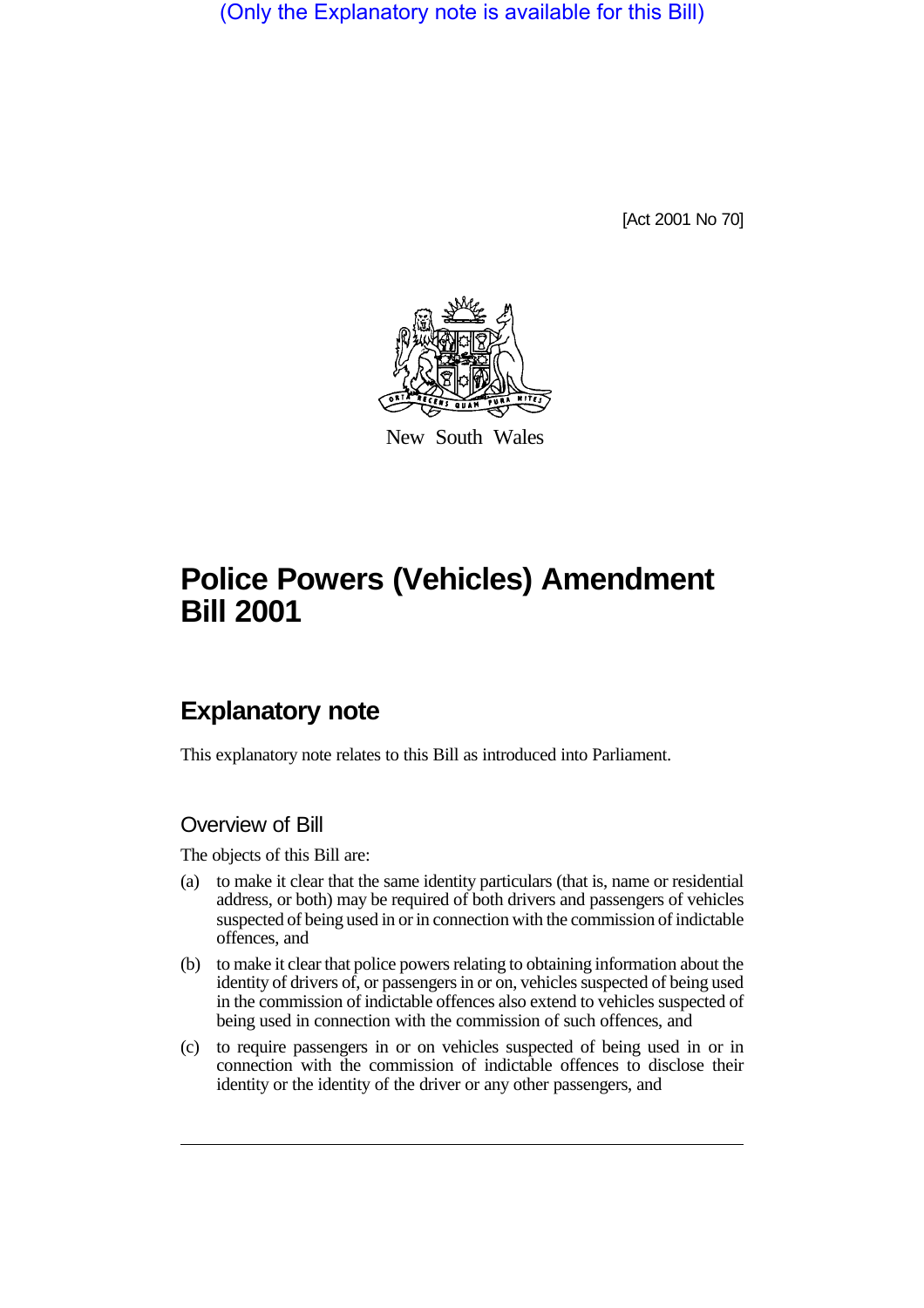Police Powers (Vehicles) Amendment Bill 2001 [Act 2001 No 70]

Explanatory note

- (d) to give police officers power to request drivers of, or passengers in or on, vehicles who are required to disclose their identity to provide proof of that identity, and
- (e) to remove the requirement for a police officer to obtain the authorisation of a senior police officer before exercising vehicle search and stop powers (other than road block powers), and
- (f) to make other consequential amendments.

### Outline of provisions

**Clause 1** sets out the name (also called the short title) of the proposed Act.

**Clause 2** provides for the commencement of the proposed Act on a day or days to be appointed by proclamation.

**Clause 3** is a formal provision giving effect to the amendments to the *Police Powers (Vehicles) Act 1998* set out in Schedule 1.

## **Schedule 1 Amendments**

#### **Powers to request identity**

**Schedule 1 [1]** makes it clear that identity has the same meaning for the purposes of the Principal Act in relation to both drivers and passengers, that is, name or residential address, or both.

**Schedule 1 [5]** re-enacts the provision setting out the power of police officers to request that drivers and owners of vehicles suspected of being used in or in connection with indictable offences disclose the identity of certain persons. The new provision makes it clear that the power to request disclosure may be made where a police officer reasonably suspects that a vehicle was or may have been used in or in connection with the commission of an indictable offence. Currently the provision is limited to vehicles that were or may have been used in the commission of an indictable offence.

The new provision also contains a power for police officers to request a passenger in or on a vehicle to disclose his or her identity or the identity of the driver of, or another passenger in or on, the vehicle, in addition to the current power to make such a request of the driver or owner of the vehicle.